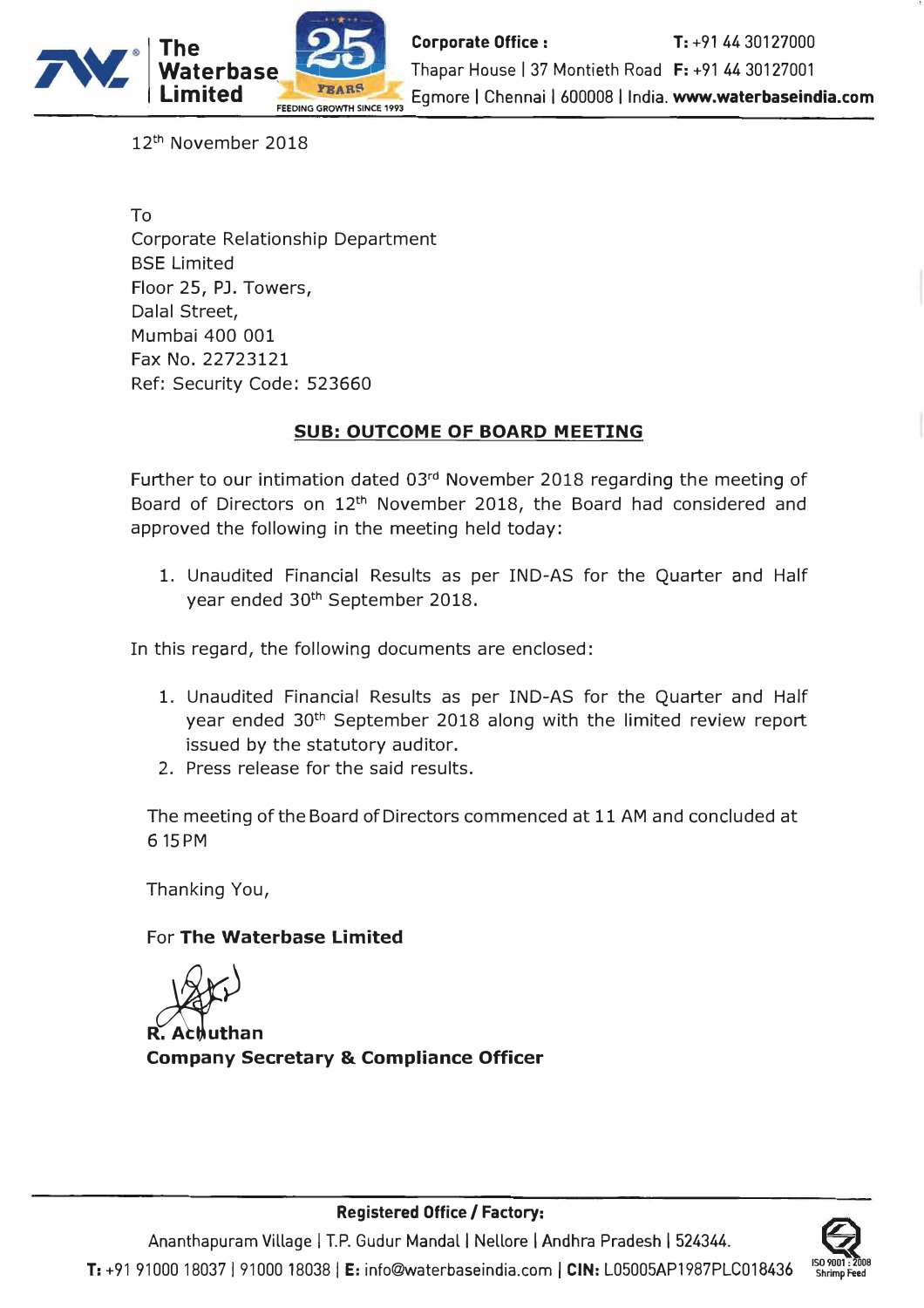|                           |                                                                                                 | THE WATERBASE LIMITED                                                      |                  |                    |                  |                         |                     |
|---------------------------|-------------------------------------------------------------------------------------------------|----------------------------------------------------------------------------|------------------|--------------------|------------------|-------------------------|---------------------|
|                           |                                                                                                 | CIN: L05005AP1987PLC018436                                                 |                  |                    |                  |                         |                     |
|                           |                                                                                                 | Registered Office: Ananthapuram Village, Nellore, Andhra Pradesh - 524 344 |                  |                    |                  |                         |                     |
|                           | STATEMENT OF UNAUDITED FINANCIAL RESULTS FOR THE QUARTER AND HALF YEAR ENDED SEPTEMBER 30, 2018 |                                                                            |                  |                    |                  |                         |                     |
|                           |                                                                                                 |                                                                            |                  |                    |                  |                         | (Rs. in Lakhs)      |
| S.No.                     | <b>Particulars</b>                                                                              |                                                                            | Quarter ended    |                    |                  | <b>Six Months Ended</b> | <b>Year ended</b>   |
|                           |                                                                                                 | <b>September 30, 2018</b>                                                  | June 30, 2018    | September 30, 2017 | September 30,    | September 30,           | March 31, 2018      |
|                           |                                                                                                 |                                                                            |                  |                    | 2018             | 2012                    |                     |
|                           |                                                                                                 | <b>Unaudited</b>                                                           | <b>Unaudited</b> | <b>Unaudited</b>   | <b>Unaudited</b> | <b>Unaudited</b>        | Audited             |
|                           |                                                                                                 |                                                                            |                  |                    |                  |                         |                     |
|                           | Revenue from operations                                                                         | 9,577.85                                                                   | 15,429.23        | 9,101.50           | 25,007.08        | 21,698.91               | 34,274.03           |
|                           | Other inco-me[Refer note (e) below]                                                             | 15.21                                                                      | 420.52           | 12.34              | 435.73           | 34.43                   | 154.59              |
| Ш                         | Total incorne (I+II)                                                                            | 9,593.06                                                                   | 15,849.75        | 9,113.84           | 25,442.81        | 21,733.34               | 34,428.62           |
| $\overline{N}$            | Expenses                                                                                        |                                                                            |                  |                    | 15,578.51        |                         |                     |
|                           | Cost of materials consumed<br>Purcha ses of stock-in-trade                                      | 5,717.61                                                                   | 9,860.90         | 5,133.92           | 788.95           | 12,364.32<br>3.97       | 21.321.96<br>115.34 |
|                           | Changes in inventories of finished goods, work-in-progress and stock-in-trade                   | 69.52<br>618.12                                                            | 719.43<br>296.13 | 0.00<br>529.71     | 914.25           | 1,447.41                | 334.24              |
|                           | Employee benefits expense                                                                       | 508.39                                                                     | 515.39           | 464.97             | 1,023.78         | 896.94                  | 1,864.25            |
|                           | Finance costs                                                                                   | 101.36                                                                     | 102.11           | 116.21             | 203.47           | 270.52                  | 438.82              |
|                           | Depreciation and amortization expenses                                                          | 168.18                                                                     | 188.95           | 157.84             | 357.13           | 313.36                  | 615.70              |
|                           | Other expenses                                                                                  | 1,063.78                                                                   | 1,448.20         | 1,206.74           | 2,511.98         | 2,722.63                | 4,877.35            |
|                           | Total expenses                                                                                  | 8,246.96                                                                   | 13,131.11        | 7:609.39           | 21,378.07        | 18,019.15               | 29,567.66           |
| v                         | Profit before tax (III-IV)                                                                      | 1,346.10                                                                   | 2,718.64         | 1,504.45           | 4,064.74         | 3,714.19                | 4,860.96            |
| v                         | Tax experise:                                                                                   |                                                                            |                  |                    |                  |                         |                     |
|                           | (a) Current tax                                                                                 |                                                                            |                  |                    |                  |                         |                     |
|                           | In respect of current year                                                                      | 495.07                                                                     | 950.43           | 583.55             | 1,445.50         | 1,440.68                | 1,773.87            |
|                           | In respect of earlier years                                                                     |                                                                            |                  |                    |                  |                         | 167.66              |
|                           | (b) Deferred tax                                                                                | (25.79)                                                                    | 0.06             | (57.20)            | (25.73)          | (139.81)                | (70.60)             |
|                           | Total tax expense                                                                               | 469.28                                                                     | 950.49           | 526.35             | 1,419.77         | 1,300.87                | 1,870.93            |
| VII                       | Profit for the reriod (V-VI)                                                                    | 876.82                                                                     | 1.768.15         | 978.10             | 2,644.97         | 2,413.32                | 2,990.03            |
| VIII                      | Other comprehensive income                                                                      |                                                                            |                  |                    |                  |                         |                     |
|                           | (a) Items that will not be reclassified to profit or loss                                       | 6.47                                                                       | 6.47             | (8.65)             | 12.94            | (17.29)                 | 25.79               |
|                           | (b) Incometax relating to items that will not be reclassified to profit or loss                 | (2.26)                                                                     | (2.26)           | 2.99               | (4.52)           | 5.98                    | (8.93)              |
| IX                        | Total comprehensive income for the period (VII+VIII)                                            | 881.03                                                                     | 1,772.36         | 972.44             | 2,653.39         | 2,402.01                | 3,006.89            |
| $\boldsymbol{\mathsf{x}}$ | Paid-up equity share capital (Face value: Rs. 10 per share)                                     | 4.142.68                                                                   | 4,142.68         | 3,860.33           | 4,142.68         | 3,860.33                | 4,142.68            |
| $\overline{x}$            | Other equity                                                                                    |                                                                            |                  |                    |                  |                         | 10,819.76           |
| XII                       | Earnings per equity share (of Rs. 10 each) - not annualised (in Rs.):                           |                                                                            |                  |                    |                  |                         |                     |
|                           | (a) Basic                                                                                       | 2.12                                                                       | 4.27             | 2.53               | 6.38             | 6.25                    | 7.58                |
|                           | (b) Diluted                                                                                     | 2.12                                                                       | 4.27             | 2.36               | 6.38             | 5.83                    | 7.58                |

Notes:

(b) Diluted

a) There is onlyone reportable segment namely Manufacture & Sale of Shrimp Feed as envisaged in Ind AS - 108 on 'Operating Segments' and information pertaining to segment is not applicable for the Company. This is consistent with the internal reporting to the chief operating decision makers.

b) In view of the seasonal nature of Aquaculture Industry, the financial results of the quarter are not indicative of full year performance.

c) The above results were reviewed by the Audit Committee and approved by the Board of Directors of the Company at its meeting held on November 12, 2018.

The Scherne of Amalgamation (Scheme) under Section 391 to 394 and other applicable provisions of the Companies Act, 1956 and Companies Act, 2013 between erstwhile Pinnae Feeds Limited (PFL) engaged in<br>manufacturing of Shri d)

The amalgamation of PFL with the Company was accounted for on the basis of the Pooling of Interest Method as envisaged in the Accounting Standard (AS) -14 on Accounting for Amalgamations specified in the Companies<br>(Account

The financial result of the Company for the quarter ended June 30, 2017 were earlier approved by the Board of Directors at its meeting held on August 09, 2017. The aforesaid results have been updated by the Company, so<br>as  $\alpha$ 

 $e)$ During the quarter ended June 30, 2018, the Company has received insurance claims amounting to Rs. 354.51 Lakhs which has been included in Other Income.

 $\ddot{\theta}$ This Statement is as per Regulation 33 of the SEBI (Listing Obligations and Disclosure Requirements) Regulations, 2015.

Place: New Delhi Date: November 12, 2018

#### $D/N$  02322660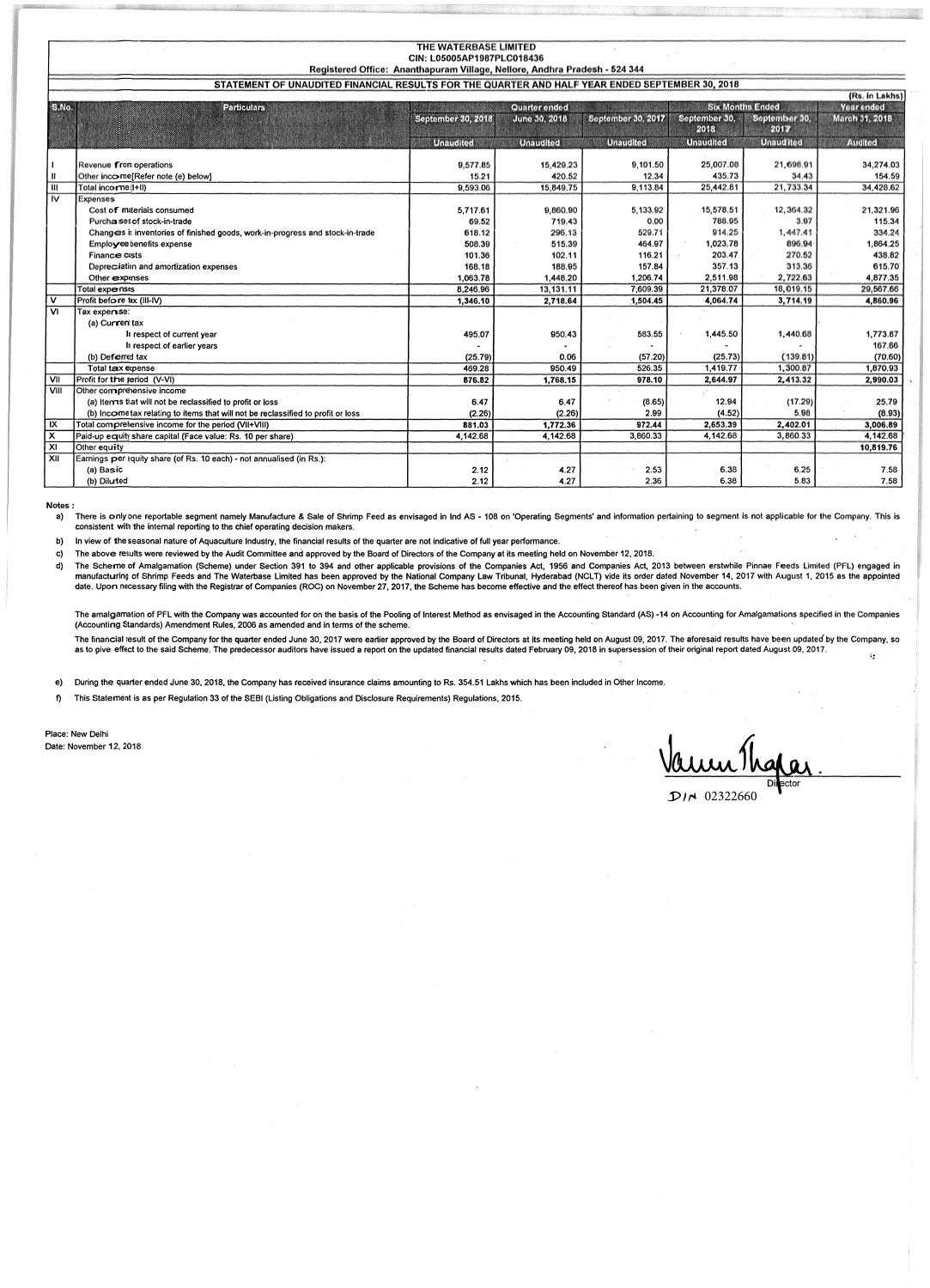#### **The Waterbase Limited CIN: L05005AP1987PLC018436**

#### **Registered Office: Ananthapuram Village, Nellore, Andhra Pradesh - 524 344**

#### **STATEMENT OF ASSETS AND LIABILITIES AS AT SEPTEMBER 30, 2018**

| As at September As at March 31,<br><b>Particulars</b><br>30, 2018<br>2018<br><b>Unaudited</b><br><b>Audited</b><br><b>ASSETS</b><br>ı.<br>1 Non-current assets<br>(a) Property, plant and equipment<br>5,947.57<br>5,983.85<br>(b) Capital work in progress<br>1,591.96<br>854.08<br>(c) Intangible assets<br>153.98<br>158.62<br>(d) Other financial assets<br>7.86<br>51.28<br>(e) Non-current tax asset (net)<br>158.25<br>(e) Other non-current assets<br>586.11<br>287.64<br><b>Total non-current assets</b><br>8,287.48<br>7,493.72<br>2 Current assets<br>(a) Inventories<br>3,503.40<br>8,285.05<br>(b) Financial assets<br>Trade receivables<br>15,171.34<br>9.025.67<br>(i)<br>(ii)<br>Cash and cash equivalent<br>81.31<br>13.91<br>Other balances with bank<br>653.05<br>634.02<br>(iii)<br>Other financial assets<br>(iv)<br>26.15<br>29.68<br>(c) Other current assets<br>295.27<br>223.18<br><b>Total current assets</b><br>19,663.12<br>18,278.91<br><b>TOTAL ASSETS</b><br>27,950.60<br>25,772.63<br><b>EQUITY AND LIABILITIES</b><br>Н.<br>1 Equity<br>(a) Equity share capital<br>4,142.68<br>4,142.68<br>(b) Other equity<br>12,724.00<br>10,819.76<br>16,866.68<br>14,962.44<br>2 Non-current liabilities<br>(a) Financial liabilities<br>914.88<br>Borrowings<br>1,335.22<br>(i)<br>(b) Provisions<br>235.18<br>195.66<br>(c) Deferred tax liabilities (net)<br>174.38<br>195.59<br><b>Total non-current liabilities</b><br>1,284.92<br>1,765.99<br><b>3 Current liabilities</b><br>(a) Financial Liabilities<br>Borrowings<br>678.15<br>824.89<br>(i)<br>(ii)<br>Trade payables<br>total outstanding dues of<br>micro<br>200.79<br>142.60<br>enterprises and small enterprises<br>- total outstanding dues of creditors other<br>3,616.17<br>4,987.28<br>micro<br>enterprises<br>than⊮<br>and<br>small<br>enterprises<br>Other financial liabilities<br>(iii)<br>4,466.96<br>2,821.86<br>274.87<br>201.24<br>(b) Other current liabilities<br>(c) Provisions<br>29.42<br>8.14<br>(d) Current tax liabilities (net)<br>590.83<br><b>Total current liabilities</b><br>9,799.00<br>9,044.20<br>TOTAL EQUITY AND LIABILITIES<br>27,950.60<br>25,772.63 | (Rs. in Lakhs) |  |  |  |  |
|---------------------------------------------------------------------------------------------------------------------------------------------------------------------------------------------------------------------------------------------------------------------------------------------------------------------------------------------------------------------------------------------------------------------------------------------------------------------------------------------------------------------------------------------------------------------------------------------------------------------------------------------------------------------------------------------------------------------------------------------------------------------------------------------------------------------------------------------------------------------------------------------------------------------------------------------------------------------------------------------------------------------------------------------------------------------------------------------------------------------------------------------------------------------------------------------------------------------------------------------------------------------------------------------------------------------------------------------------------------------------------------------------------------------------------------------------------------------------------------------------------------------------------------------------------------------------------------------------------------------------------------------------------------------------------------------------------------------------------------------------------------------------------------------------------------------------------------------------------------------------------------------------------------------------------------------------------------------------------------------------------------------------------------------------------------------------------------------------------------------------------------------------------------------------|----------------|--|--|--|--|
|                                                                                                                                                                                                                                                                                                                                                                                                                                                                                                                                                                                                                                                                                                                                                                                                                                                                                                                                                                                                                                                                                                                                                                                                                                                                                                                                                                                                                                                                                                                                                                                                                                                                                                                                                                                                                                                                                                                                                                                                                                                                                                                                                                           |                |  |  |  |  |
|                                                                                                                                                                                                                                                                                                                                                                                                                                                                                                                                                                                                                                                                                                                                                                                                                                                                                                                                                                                                                                                                                                                                                                                                                                                                                                                                                                                                                                                                                                                                                                                                                                                                                                                                                                                                                                                                                                                                                                                                                                                                                                                                                                           |                |  |  |  |  |
|                                                                                                                                                                                                                                                                                                                                                                                                                                                                                                                                                                                                                                                                                                                                                                                                                                                                                                                                                                                                                                                                                                                                                                                                                                                                                                                                                                                                                                                                                                                                                                                                                                                                                                                                                                                                                                                                                                                                                                                                                                                                                                                                                                           |                |  |  |  |  |
|                                                                                                                                                                                                                                                                                                                                                                                                                                                                                                                                                                                                                                                                                                                                                                                                                                                                                                                                                                                                                                                                                                                                                                                                                                                                                                                                                                                                                                                                                                                                                                                                                                                                                                                                                                                                                                                                                                                                                                                                                                                                                                                                                                           |                |  |  |  |  |
|                                                                                                                                                                                                                                                                                                                                                                                                                                                                                                                                                                                                                                                                                                                                                                                                                                                                                                                                                                                                                                                                                                                                                                                                                                                                                                                                                                                                                                                                                                                                                                                                                                                                                                                                                                                                                                                                                                                                                                                                                                                                                                                                                                           |                |  |  |  |  |
|                                                                                                                                                                                                                                                                                                                                                                                                                                                                                                                                                                                                                                                                                                                                                                                                                                                                                                                                                                                                                                                                                                                                                                                                                                                                                                                                                                                                                                                                                                                                                                                                                                                                                                                                                                                                                                                                                                                                                                                                                                                                                                                                                                           |                |  |  |  |  |
|                                                                                                                                                                                                                                                                                                                                                                                                                                                                                                                                                                                                                                                                                                                                                                                                                                                                                                                                                                                                                                                                                                                                                                                                                                                                                                                                                                                                                                                                                                                                                                                                                                                                                                                                                                                                                                                                                                                                                                                                                                                                                                                                                                           |                |  |  |  |  |
|                                                                                                                                                                                                                                                                                                                                                                                                                                                                                                                                                                                                                                                                                                                                                                                                                                                                                                                                                                                                                                                                                                                                                                                                                                                                                                                                                                                                                                                                                                                                                                                                                                                                                                                                                                                                                                                                                                                                                                                                                                                                                                                                                                           |                |  |  |  |  |
|                                                                                                                                                                                                                                                                                                                                                                                                                                                                                                                                                                                                                                                                                                                                                                                                                                                                                                                                                                                                                                                                                                                                                                                                                                                                                                                                                                                                                                                                                                                                                                                                                                                                                                                                                                                                                                                                                                                                                                                                                                                                                                                                                                           |                |  |  |  |  |
|                                                                                                                                                                                                                                                                                                                                                                                                                                                                                                                                                                                                                                                                                                                                                                                                                                                                                                                                                                                                                                                                                                                                                                                                                                                                                                                                                                                                                                                                                                                                                                                                                                                                                                                                                                                                                                                                                                                                                                                                                                                                                                                                                                           |                |  |  |  |  |
|                                                                                                                                                                                                                                                                                                                                                                                                                                                                                                                                                                                                                                                                                                                                                                                                                                                                                                                                                                                                                                                                                                                                                                                                                                                                                                                                                                                                                                                                                                                                                                                                                                                                                                                                                                                                                                                                                                                                                                                                                                                                                                                                                                           |                |  |  |  |  |
|                                                                                                                                                                                                                                                                                                                                                                                                                                                                                                                                                                                                                                                                                                                                                                                                                                                                                                                                                                                                                                                                                                                                                                                                                                                                                                                                                                                                                                                                                                                                                                                                                                                                                                                                                                                                                                                                                                                                                                                                                                                                                                                                                                           |                |  |  |  |  |
|                                                                                                                                                                                                                                                                                                                                                                                                                                                                                                                                                                                                                                                                                                                                                                                                                                                                                                                                                                                                                                                                                                                                                                                                                                                                                                                                                                                                                                                                                                                                                                                                                                                                                                                                                                                                                                                                                                                                                                                                                                                                                                                                                                           |                |  |  |  |  |
|                                                                                                                                                                                                                                                                                                                                                                                                                                                                                                                                                                                                                                                                                                                                                                                                                                                                                                                                                                                                                                                                                                                                                                                                                                                                                                                                                                                                                                                                                                                                                                                                                                                                                                                                                                                                                                                                                                                                                                                                                                                                                                                                                                           |                |  |  |  |  |
|                                                                                                                                                                                                                                                                                                                                                                                                                                                                                                                                                                                                                                                                                                                                                                                                                                                                                                                                                                                                                                                                                                                                                                                                                                                                                                                                                                                                                                                                                                                                                                                                                                                                                                                                                                                                                                                                                                                                                                                                                                                                                                                                                                           |                |  |  |  |  |
|                                                                                                                                                                                                                                                                                                                                                                                                                                                                                                                                                                                                                                                                                                                                                                                                                                                                                                                                                                                                                                                                                                                                                                                                                                                                                                                                                                                                                                                                                                                                                                                                                                                                                                                                                                                                                                                                                                                                                                                                                                                                                                                                                                           |                |  |  |  |  |
|                                                                                                                                                                                                                                                                                                                                                                                                                                                                                                                                                                                                                                                                                                                                                                                                                                                                                                                                                                                                                                                                                                                                                                                                                                                                                                                                                                                                                                                                                                                                                                                                                                                                                                                                                                                                                                                                                                                                                                                                                                                                                                                                                                           |                |  |  |  |  |
|                                                                                                                                                                                                                                                                                                                                                                                                                                                                                                                                                                                                                                                                                                                                                                                                                                                                                                                                                                                                                                                                                                                                                                                                                                                                                                                                                                                                                                                                                                                                                                                                                                                                                                                                                                                                                                                                                                                                                                                                                                                                                                                                                                           |                |  |  |  |  |
|                                                                                                                                                                                                                                                                                                                                                                                                                                                                                                                                                                                                                                                                                                                                                                                                                                                                                                                                                                                                                                                                                                                                                                                                                                                                                                                                                                                                                                                                                                                                                                                                                                                                                                                                                                                                                                                                                                                                                                                                                                                                                                                                                                           |                |  |  |  |  |
|                                                                                                                                                                                                                                                                                                                                                                                                                                                                                                                                                                                                                                                                                                                                                                                                                                                                                                                                                                                                                                                                                                                                                                                                                                                                                                                                                                                                                                                                                                                                                                                                                                                                                                                                                                                                                                                                                                                                                                                                                                                                                                                                                                           |                |  |  |  |  |
|                                                                                                                                                                                                                                                                                                                                                                                                                                                                                                                                                                                                                                                                                                                                                                                                                                                                                                                                                                                                                                                                                                                                                                                                                                                                                                                                                                                                                                                                                                                                                                                                                                                                                                                                                                                                                                                                                                                                                                                                                                                                                                                                                                           |                |  |  |  |  |
|                                                                                                                                                                                                                                                                                                                                                                                                                                                                                                                                                                                                                                                                                                                                                                                                                                                                                                                                                                                                                                                                                                                                                                                                                                                                                                                                                                                                                                                                                                                                                                                                                                                                                                                                                                                                                                                                                                                                                                                                                                                                                                                                                                           |                |  |  |  |  |
|                                                                                                                                                                                                                                                                                                                                                                                                                                                                                                                                                                                                                                                                                                                                                                                                                                                                                                                                                                                                                                                                                                                                                                                                                                                                                                                                                                                                                                                                                                                                                                                                                                                                                                                                                                                                                                                                                                                                                                                                                                                                                                                                                                           |                |  |  |  |  |
|                                                                                                                                                                                                                                                                                                                                                                                                                                                                                                                                                                                                                                                                                                                                                                                                                                                                                                                                                                                                                                                                                                                                                                                                                                                                                                                                                                                                                                                                                                                                                                                                                                                                                                                                                                                                                                                                                                                                                                                                                                                                                                                                                                           |                |  |  |  |  |
|                                                                                                                                                                                                                                                                                                                                                                                                                                                                                                                                                                                                                                                                                                                                                                                                                                                                                                                                                                                                                                                                                                                                                                                                                                                                                                                                                                                                                                                                                                                                                                                                                                                                                                                                                                                                                                                                                                                                                                                                                                                                                                                                                                           |                |  |  |  |  |
|                                                                                                                                                                                                                                                                                                                                                                                                                                                                                                                                                                                                                                                                                                                                                                                                                                                                                                                                                                                                                                                                                                                                                                                                                                                                                                                                                                                                                                                                                                                                                                                                                                                                                                                                                                                                                                                                                                                                                                                                                                                                                                                                                                           |                |  |  |  |  |
|                                                                                                                                                                                                                                                                                                                                                                                                                                                                                                                                                                                                                                                                                                                                                                                                                                                                                                                                                                                                                                                                                                                                                                                                                                                                                                                                                                                                                                                                                                                                                                                                                                                                                                                                                                                                                                                                                                                                                                                                                                                                                                                                                                           |                |  |  |  |  |
|                                                                                                                                                                                                                                                                                                                                                                                                                                                                                                                                                                                                                                                                                                                                                                                                                                                                                                                                                                                                                                                                                                                                                                                                                                                                                                                                                                                                                                                                                                                                                                                                                                                                                                                                                                                                                                                                                                                                                                                                                                                                                                                                                                           |                |  |  |  |  |
|                                                                                                                                                                                                                                                                                                                                                                                                                                                                                                                                                                                                                                                                                                                                                                                                                                                                                                                                                                                                                                                                                                                                                                                                                                                                                                                                                                                                                                                                                                                                                                                                                                                                                                                                                                                                                                                                                                                                                                                                                                                                                                                                                                           |                |  |  |  |  |
|                                                                                                                                                                                                                                                                                                                                                                                                                                                                                                                                                                                                                                                                                                                                                                                                                                                                                                                                                                                                                                                                                                                                                                                                                                                                                                                                                                                                                                                                                                                                                                                                                                                                                                                                                                                                                                                                                                                                                                                                                                                                                                                                                                           |                |  |  |  |  |
|                                                                                                                                                                                                                                                                                                                                                                                                                                                                                                                                                                                                                                                                                                                                                                                                                                                                                                                                                                                                                                                                                                                                                                                                                                                                                                                                                                                                                                                                                                                                                                                                                                                                                                                                                                                                                                                                                                                                                                                                                                                                                                                                                                           |                |  |  |  |  |
|                                                                                                                                                                                                                                                                                                                                                                                                                                                                                                                                                                                                                                                                                                                                                                                                                                                                                                                                                                                                                                                                                                                                                                                                                                                                                                                                                                                                                                                                                                                                                                                                                                                                                                                                                                                                                                                                                                                                                                                                                                                                                                                                                                           |                |  |  |  |  |
|                                                                                                                                                                                                                                                                                                                                                                                                                                                                                                                                                                                                                                                                                                                                                                                                                                                                                                                                                                                                                                                                                                                                                                                                                                                                                                                                                                                                                                                                                                                                                                                                                                                                                                                                                                                                                                                                                                                                                                                                                                                                                                                                                                           |                |  |  |  |  |
|                                                                                                                                                                                                                                                                                                                                                                                                                                                                                                                                                                                                                                                                                                                                                                                                                                                                                                                                                                                                                                                                                                                                                                                                                                                                                                                                                                                                                                                                                                                                                                                                                                                                                                                                                                                                                                                                                                                                                                                                                                                                                                                                                                           |                |  |  |  |  |
|                                                                                                                                                                                                                                                                                                                                                                                                                                                                                                                                                                                                                                                                                                                                                                                                                                                                                                                                                                                                                                                                                                                                                                                                                                                                                                                                                                                                                                                                                                                                                                                                                                                                                                                                                                                                                                                                                                                                                                                                                                                                                                                                                                           |                |  |  |  |  |
|                                                                                                                                                                                                                                                                                                                                                                                                                                                                                                                                                                                                                                                                                                                                                                                                                                                                                                                                                                                                                                                                                                                                                                                                                                                                                                                                                                                                                                                                                                                                                                                                                                                                                                                                                                                                                                                                                                                                                                                                                                                                                                                                                                           |                |  |  |  |  |
|                                                                                                                                                                                                                                                                                                                                                                                                                                                                                                                                                                                                                                                                                                                                                                                                                                                                                                                                                                                                                                                                                                                                                                                                                                                                                                                                                                                                                                                                                                                                                                                                                                                                                                                                                                                                                                                                                                                                                                                                                                                                                                                                                                           |                |  |  |  |  |
|                                                                                                                                                                                                                                                                                                                                                                                                                                                                                                                                                                                                                                                                                                                                                                                                                                                                                                                                                                                                                                                                                                                                                                                                                                                                                                                                                                                                                                                                                                                                                                                                                                                                                                                                                                                                                                                                                                                                                                                                                                                                                                                                                                           |                |  |  |  |  |
|                                                                                                                                                                                                                                                                                                                                                                                                                                                                                                                                                                                                                                                                                                                                                                                                                                                                                                                                                                                                                                                                                                                                                                                                                                                                                                                                                                                                                                                                                                                                                                                                                                                                                                                                                                                                                                                                                                                                                                                                                                                                                                                                                                           |                |  |  |  |  |
|                                                                                                                                                                                                                                                                                                                                                                                                                                                                                                                                                                                                                                                                                                                                                                                                                                                                                                                                                                                                                                                                                                                                                                                                                                                                                                                                                                                                                                                                                                                                                                                                                                                                                                                                                                                                                                                                                                                                                                                                                                                                                                                                                                           |                |  |  |  |  |
|                                                                                                                                                                                                                                                                                                                                                                                                                                                                                                                                                                                                                                                                                                                                                                                                                                                                                                                                                                                                                                                                                                                                                                                                                                                                                                                                                                                                                                                                                                                                                                                                                                                                                                                                                                                                                                                                                                                                                                                                                                                                                                                                                                           |                |  |  |  |  |
|                                                                                                                                                                                                                                                                                                                                                                                                                                                                                                                                                                                                                                                                                                                                                                                                                                                                                                                                                                                                                                                                                                                                                                                                                                                                                                                                                                                                                                                                                                                                                                                                                                                                                                                                                                                                                                                                                                                                                                                                                                                                                                                                                                           |                |  |  |  |  |
|                                                                                                                                                                                                                                                                                                                                                                                                                                                                                                                                                                                                                                                                                                                                                                                                                                                                                                                                                                                                                                                                                                                                                                                                                                                                                                                                                                                                                                                                                                                                                                                                                                                                                                                                                                                                                                                                                                                                                                                                                                                                                                                                                                           |                |  |  |  |  |
|                                                                                                                                                                                                                                                                                                                                                                                                                                                                                                                                                                                                                                                                                                                                                                                                                                                                                                                                                                                                                                                                                                                                                                                                                                                                                                                                                                                                                                                                                                                                                                                                                                                                                                                                                                                                                                                                                                                                                                                                                                                                                                                                                                           |                |  |  |  |  |
|                                                                                                                                                                                                                                                                                                                                                                                                                                                                                                                                                                                                                                                                                                                                                                                                                                                                                                                                                                                                                                                                                                                                                                                                                                                                                                                                                                                                                                                                                                                                                                                                                                                                                                                                                                                                                                                                                                                                                                                                                                                                                                                                                                           |                |  |  |  |  |
|                                                                                                                                                                                                                                                                                                                                                                                                                                                                                                                                                                                                                                                                                                                                                                                                                                                                                                                                                                                                                                                                                                                                                                                                                                                                                                                                                                                                                                                                                                                                                                                                                                                                                                                                                                                                                                                                                                                                                                                                                                                                                                                                                                           |                |  |  |  |  |
|                                                                                                                                                                                                                                                                                                                                                                                                                                                                                                                                                                                                                                                                                                                                                                                                                                                                                                                                                                                                                                                                                                                                                                                                                                                                                                                                                                                                                                                                                                                                                                                                                                                                                                                                                                                                                                                                                                                                                                                                                                                                                                                                                                           |                |  |  |  |  |
|                                                                                                                                                                                                                                                                                                                                                                                                                                                                                                                                                                                                                                                                                                                                                                                                                                                                                                                                                                                                                                                                                                                                                                                                                                                                                                                                                                                                                                                                                                                                                                                                                                                                                                                                                                                                                                                                                                                                                                                                                                                                                                                                                                           |                |  |  |  |  |
|                                                                                                                                                                                                                                                                                                                                                                                                                                                                                                                                                                                                                                                                                                                                                                                                                                                                                                                                                                                                                                                                                                                                                                                                                                                                                                                                                                                                                                                                                                                                                                                                                                                                                                                                                                                                                                                                                                                                                                                                                                                                                                                                                                           |                |  |  |  |  |
|                                                                                                                                                                                                                                                                                                                                                                                                                                                                                                                                                                                                                                                                                                                                                                                                                                                                                                                                                                                                                                                                                                                                                                                                                                                                                                                                                                                                                                                                                                                                                                                                                                                                                                                                                                                                                                                                                                                                                                                                                                                                                                                                                                           |                |  |  |  |  |
|                                                                                                                                                                                                                                                                                                                                                                                                                                                                                                                                                                                                                                                                                                                                                                                                                                                                                                                                                                                                                                                                                                                                                                                                                                                                                                                                                                                                                                                                                                                                                                                                                                                                                                                                                                                                                                                                                                                                                                                                                                                                                                                                                                           |                |  |  |  |  |
|                                                                                                                                                                                                                                                                                                                                                                                                                                                                                                                                                                                                                                                                                                                                                                                                                                                                                                                                                                                                                                                                                                                                                                                                                                                                                                                                                                                                                                                                                                                                                                                                                                                                                                                                                                                                                                                                                                                                                                                                                                                                                                                                                                           |                |  |  |  |  |
|                                                                                                                                                                                                                                                                                                                                                                                                                                                                                                                                                                                                                                                                                                                                                                                                                                                                                                                                                                                                                                                                                                                                                                                                                                                                                                                                                                                                                                                                                                                                                                                                                                                                                                                                                                                                                                                                                                                                                                                                                                                                                                                                                                           |                |  |  |  |  |
|                                                                                                                                                                                                                                                                                                                                                                                                                                                                                                                                                                                                                                                                                                                                                                                                                                                                                                                                                                                                                                                                                                                                                                                                                                                                                                                                                                                                                                                                                                                                                                                                                                                                                                                                                                                                                                                                                                                                                                                                                                                                                                                                                                           |                |  |  |  |  |
|                                                                                                                                                                                                                                                                                                                                                                                                                                                                                                                                                                                                                                                                                                                                                                                                                                                                                                                                                                                                                                                                                                                                                                                                                                                                                                                                                                                                                                                                                                                                                                                                                                                                                                                                                                                                                                                                                                                                                                                                                                                                                                                                                                           |                |  |  |  |  |
|                                                                                                                                                                                                                                                                                                                                                                                                                                                                                                                                                                                                                                                                                                                                                                                                                                                                                                                                                                                                                                                                                                                                                                                                                                                                                                                                                                                                                                                                                                                                                                                                                                                                                                                                                                                                                                                                                                                                                                                                                                                                                                                                                                           |                |  |  |  |  |

Vainn Thopar.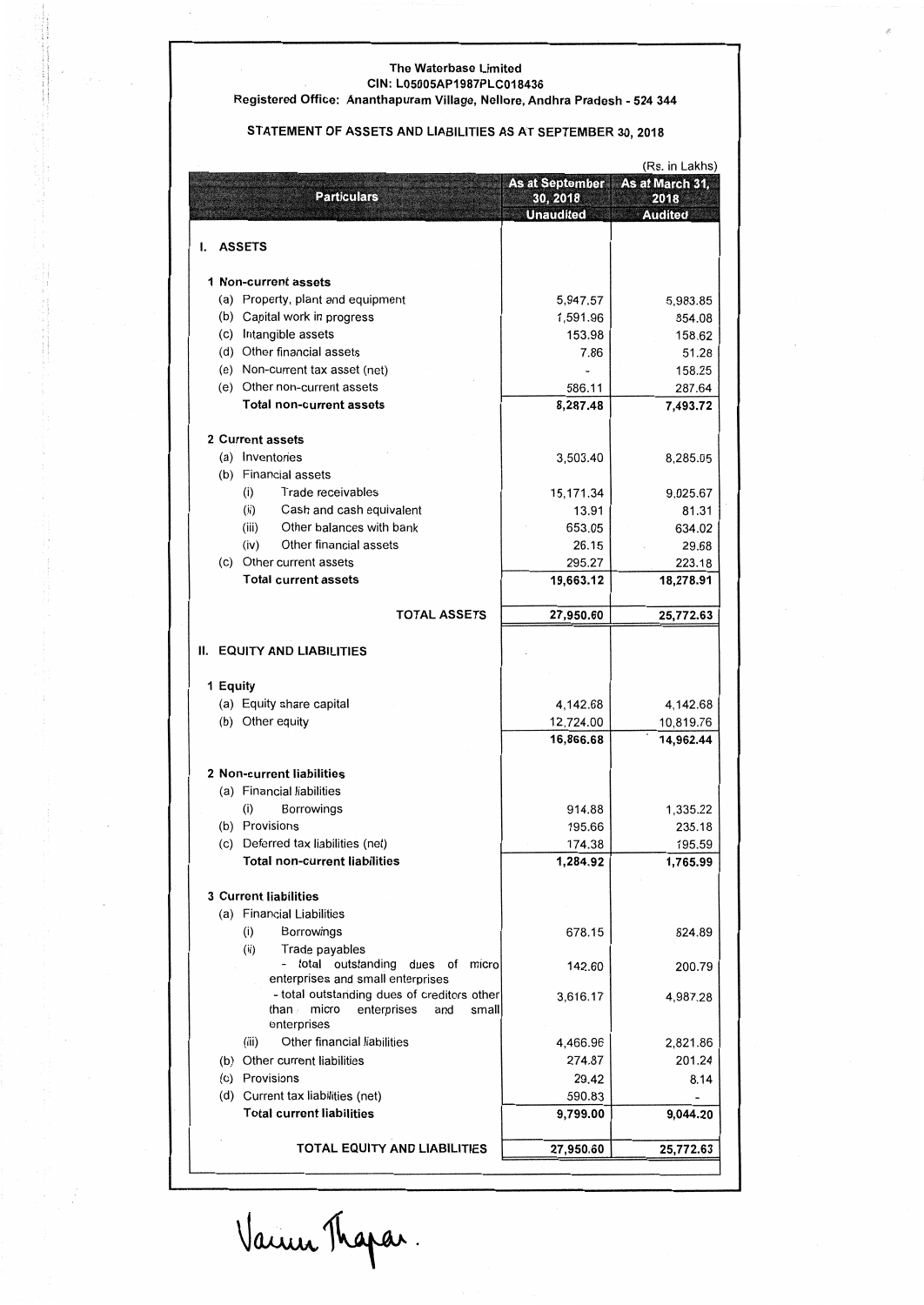## **Deloitte Haskins & Sells LLP**

Chartered Accountants 13"8 14"Floor Bullding - Omega Bengal Intelligent Park Block-EP & GP Sector-V **Salt Lake Electronics Complex** Kolkata - 700 091 West Bengal, India

Tel: +91 33 6612 1000 Fax: +91 33 6612 1001

### INDEPENDENT AUDITOR'S REVIEW REPORT ON REVIEW OF INTERIM FINANCIAL **RESULTS**

 $\mathcal{A}$ 

#### TO THE BOARD OF DIRECTORS OF THE WATERASE LIMITED

- 1. We have reviewed the accompanying Statement of Unaudited Financial Results of THE WATERBASE LIMITED ("the Company"), for the quarter and half year ended September 30, 2018 ("the Statement"), being submitted by the Company pursuant to the requirement of Regulation 33 of the SEBI (Listing Obligations and Disclosure Requirements) Regulations, 2015, as modified by Circular No. CIR/CFD/FAC/62/2016 dated July 5, 2016.
- 2. This Statement which is the responsibility of the Company's Management and approved by the Board of Directors, has been prepared in accordance with the recognition and measurement principles laid down in the Indian Accounting Standard 34 "Interim Financial Reporting" ("Ind AS 34"), prescribed under Section 133 of the Companies Act, 2013 read with relevant rules issued thereunder and other accounting principles generally accepted in India. Our responsibility is to issue a report on the Statement based on our review.
- 3. We conducted our review of the Statement in accordance with the Standard on Review Engagements (SRE) 2410 'Review of Interim Financial Information Performed by the Independent Auditor of the Entity', issued by the Institute of Chartered Accountants of India. This Standard requires that we plan and perform the review to obtain moderate assurance as to whether the Statement is free of material misstatement. A review is limited primarily to inquiries of Company personnel and analytical procedures applied to financial data and thus provides less assurance than an audit. We have not performed an audit and, accordingly, we do not express an audit opinion.
- 4. Based on our review conducted as stated above, nothing has come to our attention that causes us to believe that the accompanying Statement, prepared in accordance with the aforesaid Indian Accounting Standards and other accounting principles generally accepted in India, has not disclosed the information required to be disclosed in terms of Requiation 33 of the SEBI (Listing Obligations and Disclosure Requirements) Regulations, 2015, as modified by Circular No. CIR/CFD/FAC/62/2016 dated July 5, 2016, including the manner in which it is to be disclosed, or that it contains any material misstatement.

For Deloitte Haskins & Sells LLP **Chartered Accountants** (Firm's Registration No. 117366W/W-100018)

Abhliit Bandvopadhvav Partner (Membership No. 054785)

New Delhi, November 12, 2018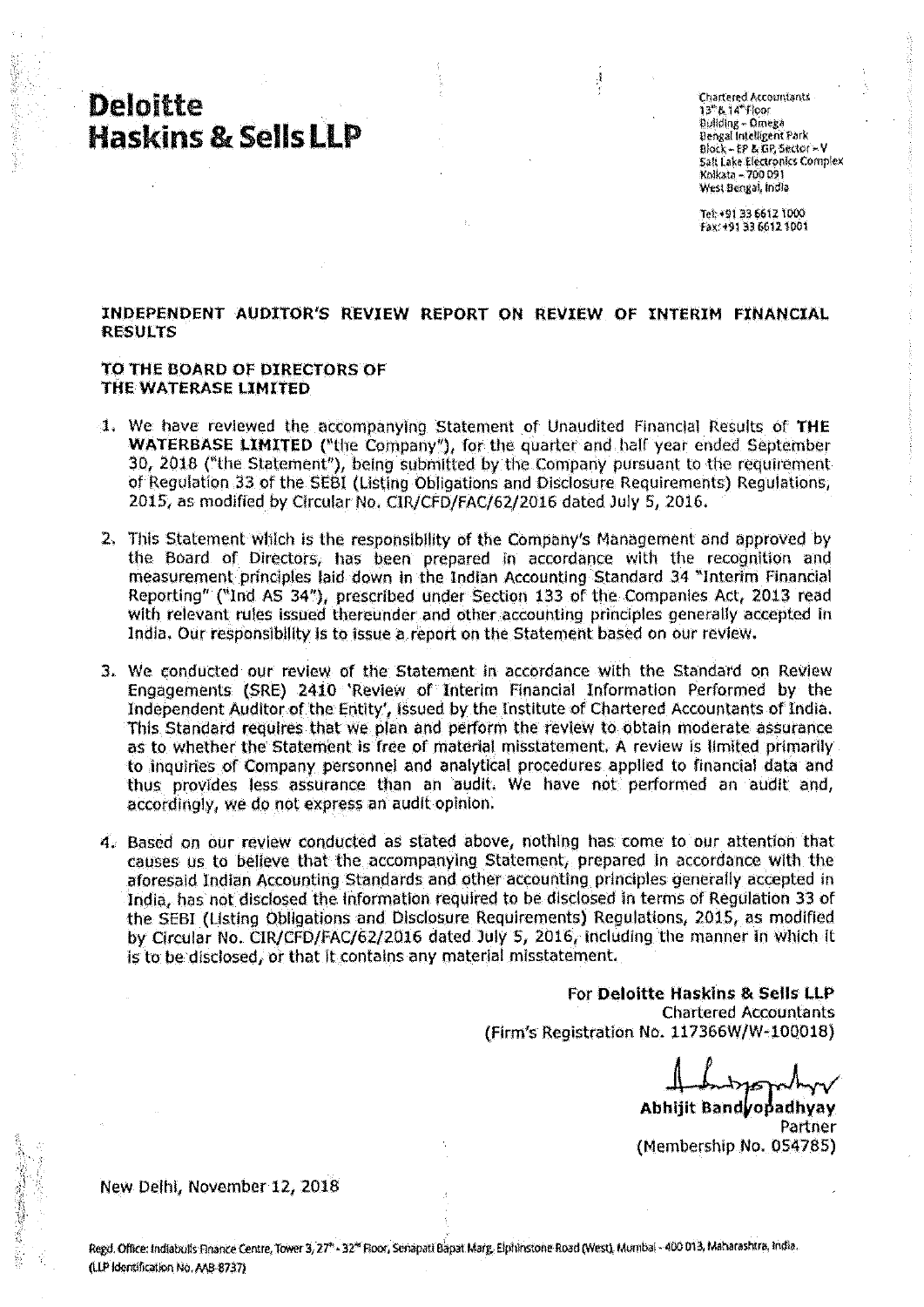



## **H1 FY19 - INVESTOR COMMUNICATION** *The Waterbase Limited announces H1 FY19 Results*

- *Delivers healthy revenue growth of 15% despite sluggish industry growth*
	- o *Strong performance in new markets and stable market share in core markets*
- *Farm care products performing well; Phase 1 of Hatchery commissioned in October 18*

# **Financial Highlights – Q2 & H1 FY19**

- Income from operations for Q2 FY 19 stood at Rs. 95.8 crore, higher by 5%
- PBT for Q2 was Rs. 13.5 crore, lower by 10% Y-o-Y
- PAT for Q2 stood at Rs. 8.8 crore, lower by 10% Y-o-Y
- Income from operations for H1 FY 19 stood at Rs. 250.0 crore, higher by 15%
- PBT for H1 was Rs. 40.6 crore, up by 9% Y-o-Y
- PAT for H1 stood at Rs. 26.4 crore, higher by 9% Y-o-Y

**Chennai, November 12, 2018:** The Waterbase Ltd. (TWL), pioneer in the Indian Aquaculture Industry with integrated offerings of hatcheries, shrimp feed and farmcare products supported by shrimp processing capacities has announced its financial results for the quarter & half year ended September 30, 2018.

# **CEO's message**

**Commenting on the results, Mr. Ramakanth V. Akula, CEO said, "***We are pleased to report healthy top line growth of 15% for the first half of the fiscal in what has been a challenging season for the shrimp feed industry. The feed business has been doing well in new markets such as Gujarat, Odisha and West Bengal while maintaining its share in existing markets of Andhra and Tamilnadu. Further, the response to our farm care products continues to be excellent and this year we expanded our product line as well as enhanced availability across the distribution network. Farm care products are strongly complementing the feed business and enabling us to differentiate our offerings in the market.*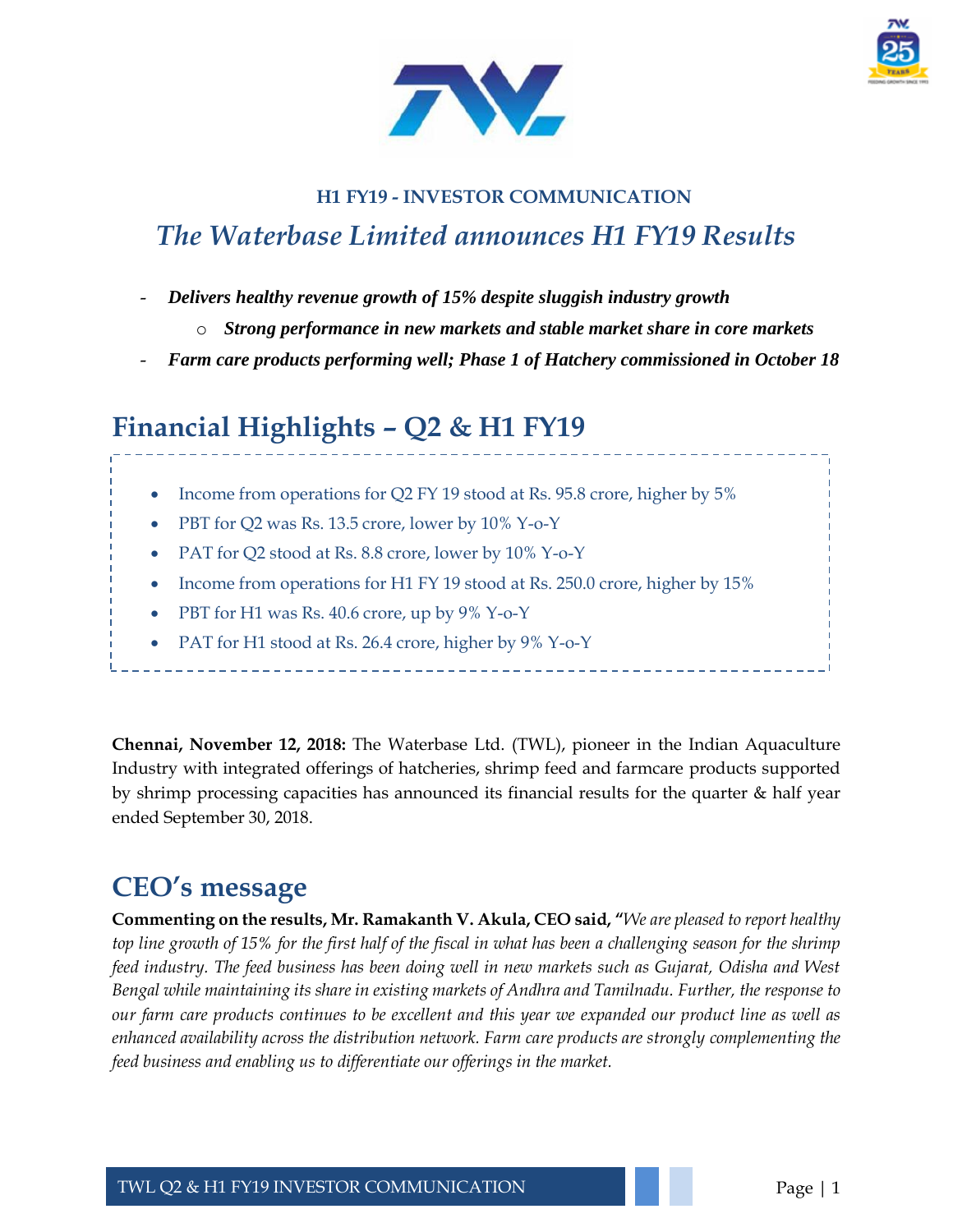



*While the revenue momentum was exciting, higher input prices have weighed on the growth in profitability. After abnormally low prices in FY18, input prices have normalized in the current year and we expect current RM prices to be sustainable. We are working towards overall business efficiencies and reducing other costs in order to enhance levers to support profitability.*

*In October 2018, we commissioned phase 1 of our Vannamei hatchery and are looking forward to the next season given our integrated offerings, wider geographic presence and enhanced offerings of farm care products. We are confident of a rebound in demand for shrimp feed and complementary products from local farmers, given the significant share of Indian shrimp in the global market and the encouraging trends which indicate sustained demand growth in the years ahead."*  **- - ENDS – -**

## **About The Waterbase Limited:**

**Registered Office:** Ananthapuram Village, Nellore – 524 344, Andhra Pradesh

### **CIN:** L05005AP1987PLC018436

The Waterbase Ltd. (TWL) is one of India's leading aquaculture companies. The Company is currently focused on manufacture of shrimp feed and processing of shrimp for export. TWL operates its Shrimp Feed Mills and processing plant near Nellore in Andhra Pradesh. Its processing plant is FDA and BAP approved, EU Listed and HACCP Certified. The Company offers farmcare products under the 'Baylife' brand and has also recently commissioned Phase 1 of its Vannamei hatchery.

Promoted by the Karam Chand Thapar Group, TWL owns several popular brands of shrimp feed that are of high quality, freshness, appropriate calorific value and rich in nutrients. Its shrimp feed brands enjoy strong acceptance in the shrimp farming community in India. Its processed shrimp is marketed across Europe, Japan, Asia and the USA.

Over the last two decades, the Company has played a key role in spreading scientific shrimp farming in India and has provided training and support in farming techniques to several thousands of farmers across the Country. The Company's R&D efforts are focused on enhancing the quality and efficiency of feeds to meet differing farming requirements of aqua culturists.

TWL is listed on the Bombay Stock Exchange of India.

**For more information about us, please visit [www.waterbaseindia.com](http://www.waterbaseindia.com/) or contact:** 

**Mr. R. Achuthan (CS & CO) The Waterbase Limited** Tel: + 91 44 3012 7000 Extn. 202 Email: [achuthanr@waterbaseindia.com](mailto:gvenkatram@waterbaseindia.com)

**Mayank Vaswani / Suraj Digawalekar CDR India** Tel: +91 22 6645 1230 / 19 Email: [mayank@cdr-india.com](mailto:mayank@cdr-india.com) / [suraj@cdr-india.com](mailto:suraj@cdr-india.com)